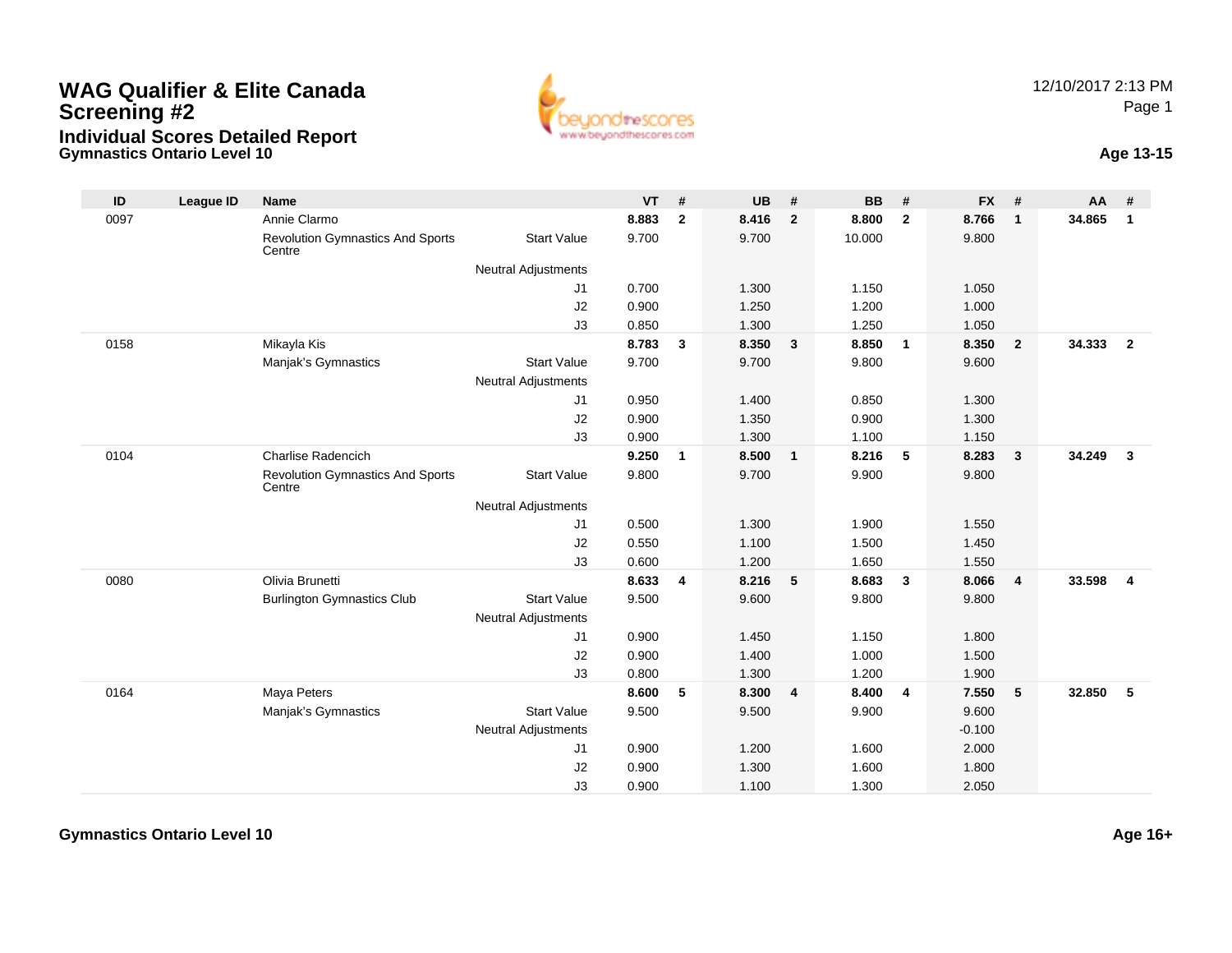## **WAG Qualifier & Elite CanadaScreening #2 Individual Scores Detailed Report**



| ID   | <b>League ID</b> | <b>Name</b>                       |                            | <b>VT</b> | #              | <b>UB</b> | #              | <b>BB</b> | #              | <b>FX</b> | #                       | AA     | #                       |
|------|------------------|-----------------------------------|----------------------------|-----------|----------------|-----------|----------------|-----------|----------------|-----------|-------------------------|--------|-------------------------|
| 0161 |                  | Grace Rojas                       |                            | 9.700     | $\mathbf{1}$   | 9.500     | $\mathbf{1}$   | 9.400     | $\mathbf{1}$   | 8.633     | $\overline{7}$          | 37.233 | $\overline{1}$          |
|      |                  | Manjak's Gymnastics               | <b>Start Value</b>         | 10.000    |                | 10.000    |                | 10.000    |                | 9.800     |                         |        |                         |
|      |                  |                                   | <b>Neutral Adjustments</b> |           |                |           |                |           |                | $-0.100$  |                         |        |                         |
|      |                  |                                   | J1                         | 0.350     |                | 0.550     |                | 0.650     |                | 1.150     |                         |        |                         |
|      |                  |                                   | J2                         | 0.250     |                | 0.450     |                | 0.500     |                | 1.000     |                         |        |                         |
|      |                  |                                   | J3                         | 0.300     |                | 0.500     |                | 0.650     |                | 1.050     |                         |        |                         |
| 0044 |                  | Alexis Didomizio                  |                            | 9.566     | $\overline{2}$ | 8.900     | $\mathbf{3}$   | 9.000     | $\overline{2}$ | 9.200     | $\overline{1}$          | 36.666 | $\overline{2}$          |
|      |                  | <b>Burlington Gymnastics Club</b> | <b>Start Value</b>         | 10.000    |                | 10.000    |                | 10.000    |                | 10.000    |                         |        |                         |
|      |                  |                                   | <b>Neutral Adjustments</b> |           |                |           |                |           |                |           |                         |        |                         |
|      |                  |                                   | J1                         | 0.450     |                | 1.000     |                | 0.950     |                | 0.950     |                         |        |                         |
|      |                  |                                   | J2                         | 0.400     |                | 1.100     |                | 1.050     |                | 0.700     |                         |        |                         |
|      |                  |                                   | J3                         | 0.450     |                | 1.200     |                | 1.000     |                | 0.750     |                         |        |                         |
| 0316 |                  | Alexandria Tonkin                 |                            | 9.400     | 3              | 8.833     | 4              | 9.000     | $\mathbf{2}$   | 8.850     | $\overline{4}$          | 36.083 | $\overline{\mathbf{3}}$ |
|      |                  | <b>Milton Springers</b>           | <b>Start Value</b>         | 9.700     |                | 10.000    |                | 10.000    |                | 9.800     |                         |        |                         |
|      |                  |                                   | <b>Neutral Adjustments</b> |           |                |           |                |           |                |           |                         |        |                         |
|      |                  |                                   | J1                         | 0.350     |                | 1.100     |                | 1.200     |                | 0.950     |                         |        |                         |
|      |                  |                                   | J2                         | 0.300     |                | 1.300     |                | 0.800     |                | 0.950     |                         |        |                         |
|      |                  |                                   | J3                         | 0.250     |                | 1.100     |                | 1.000     |                | 0.950     |                         |        |                         |
| 0042 |                  | Alexis Geneau                     |                            | 9.166     | 4              | 8.183     | 6              | 8.866     | 3              | 8.866     | $\overline{\mathbf{3}}$ | 35.081 | $\overline{4}$          |
|      |                  | <b>Burlington Gymnastics Club</b> | <b>Start Value</b>         | 9.700     |                | 9.800     |                | 10.000    |                | 9.800     |                         |        |                         |
|      |                  |                                   | <b>Neutral Adjustments</b> |           |                |           |                |           |                |           |                         |        |                         |
|      |                  |                                   | J1                         | 0.550     |                | 1.450     |                | 1.250     |                | 1.050     |                         |        |                         |
|      |                  |                                   | J2                         | 0.600     |                | 1.700     |                | 1.200     |                | 0.800     |                         |        |                         |
|      |                  |                                   | J3                         | 0.450     |                | 1.700     |                | 0.950     |                | 0.950     |                         |        |                         |
| 0163 |                  | Lana McKay                        |                            | 9.033     | 6              | 8.933     | $\overline{2}$ | 7.650     | $\overline{7}$ | 8.666     | 6                       | 34.282 | 5                       |
|      |                  | Manjak's Gymnastics               | <b>Start Value</b>         | 9.700     |                | 10.000    |                | 9.200     |                | 10.000    |                         |        |                         |
|      |                  |                                   | <b>Neutral Adjustments</b> |           |                |           |                |           |                |           |                         |        |                         |
|      |                  |                                   | J1                         | 0.600     |                | 1.100     |                | 1.400     |                | 1.300     |                         |        |                         |
|      |                  |                                   | J2                         | 0.700     |                | 1.100     |                | 1.550     |                | 1.350     |                         |        |                         |
|      |                  |                                   | J3                         | 0.700     |                | 1.000     |                | 1.700     |                | 1.350     |                         |        |                         |
| 0045 |                  | Kristen Zucker                    |                            | 8.466     | 8              | 8.250     | 5              | 8.016     | 4              | 9.183     | $\overline{2}$          | 33.915 | 6                       |
|      |                  | <b>Burlington Gymnastics Club</b> | <b>Start Value</b>         | 9.500     |                | 9.900     |                | 9.800     |                | 9.800     |                         |        |                         |
|      |                  |                                   | <b>Neutral Adjustments</b> |           |                |           |                |           |                |           |                         |        |                         |
|      |                  |                                   | J1                         | 1.100     |                | 1.600     |                | 2.000     |                | 0.650     |                         |        |                         |
|      |                  |                                   | J2                         | 0.900     |                | 1.800     |                | 1.700     |                | 0.550     |                         |        |                         |
|      |                  |                                   | J3                         | 1.100     |                | 1.550     |                | 1.650     |                | 0.650     |                         |        |                         |
| 0159 |                  | Effie Ferguson                    |                            | 8.866     | $\overline{7}$ | 7.566     | 8              | 8.000     | 5              | 8.833     | 5                       | 33.265 | $\overline{7}$          |
|      |                  | Manjak's Gymnastics               | <b>Start Value</b>         | 9.500     |                | 9.100     |                | 9.800     |                | 9.900     |                         |        |                         |